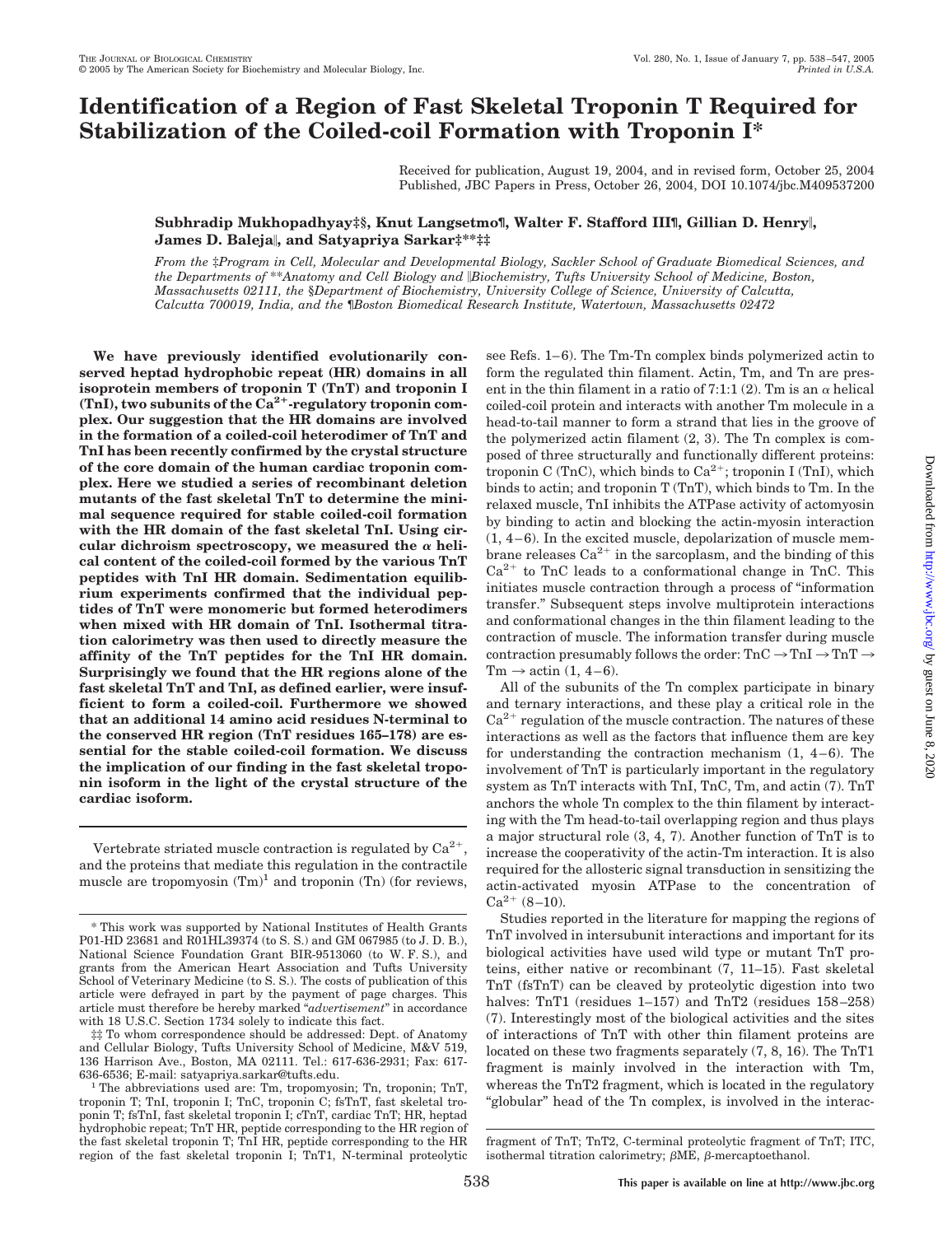tions with TnC and TnI (7). TnT residues 235–250 have been suggested to interact with TnC (7, 17), and residues 178 –250 have been implicated as the TnI interaction region (7, 12). This latter region contains an evolutionarily conserved region (residues 179 –241), previously identified by us, with heptad hydrophobic repeats (HRs), known for their ability to form coiledcoil structures (18, 19). A similar region, presumably derived from a common ancestor gene, is also present in TnI (residues 58 –114) (20). Based on point and deletion mutagenesis of the HR region of fsTnT and loss of interaction with fsTnI using the yeast two-hybrid assay, it was suggested that these regions of TnT and TnI form a heterodimeric  $\alpha$  helical coiled-coil (18). A recent report of the crystal structure of the core domain of the human cardiac Tn complex, comprising cardiac TnC and the C-terminal fragments of cardiac TnI and TnT, confirmed these interactions (21). In the crystal structure, residues 226 –271 of cTnT makes an  $\alpha$  helical coiled-coil with residues 90-135 of cTnI.

The importance of the heterodimeric coiled-coil region as a major structural domain in the Tn complex is evident from the crystal structure of the cardiac Tn core complex. But an understanding of the details, particularly how this region in the fast skeletal isoform plays a role in the binary interaction with TnI, is limited due to lack of any crystal structure of the fast skeletal isoform. To gain further insight into the TnT-TnI interaction, in the present study we examined the parameters of the heterodimeric coiled-coil formation of the fast skeletal Tn isoform using recombinant peptides made from TnT and TnI. We constructed fsTnT fragments encompassing the region between amino acid residues 158 –258 and examined their ability to form a coiled-coil with TnI HR. We showed that whereas a TnT fragment containing only the HR region forms a weak coiledcoil with the HR region of TnI, a TnT fragment containing the additional amino acid residues 165–178, N-terminal to the HR region, forms a much stronger coiled-coil. It was concluded that a region outside the HR domain of fsTnT is critically required for the stability of this interaction.

#### EXPERIMENTAL PROCEDURES

*Materials—*Common reagents and buffer components were purchased from Sigma unless mentioned otherwise. PCR reagents were from Roche Applied Science, and oligonucleotides were purchased from Integrated DNA Technologies (Coralville, IA). Restriction enzymes were purchased from New England Biolabs (Beverly, MA). The DNA purification kit, gel elution kit, and nickel-nitrilotriacetic acid-agarose used for protein purification were purchased from Qiagen (Valencia, CA).

*Constructions of Plasmids for Expression of Recombinant Peptides—* Oligonucleotides for the construction of the TnT2 and its deletion mutants were designed based on the human fast skeletal troponin T  $\beta$ cDNA sequence (22) that was cloned into the pET-28a expression vector. Primers were designed so that the 5' primers contained an NdeI restriction site and the 3' primers contained an XhoI restriction site. Primers 1 (5'-ACTACAGCCATATGCTGGCCAAGGC-3') and 2 (5'-CT-GCTCGAGCTACTTCCAGCGCC-3') were used to PCR-amplify the TnT2 region. Primers 3 (5--TGAAGAAGCATATGCTGGCTGAGAGAC-3') and 4 (5'-AGCCTCGAGTTAGTGCTTCTGGGCCTG-3') were used for amplifying the HR region. Primer pairs 1/4 and 2/3 were used for amplifying the region corresponding to the TnT-(158 –241) and TnT- (179 –258), respectively. Primer 5 (5--AGGCTGACCATATGAGAG-GCAAGAAG-3') and primer 4 were used for amplification of the TnT-(165-241) region. In a similar way, primer 6 (5'-AGAAGCAGCA-TATGCGAGAGATGAAG-3') and primer 4 were used for amplifying the region corresponding to TnT-(172–241). Primer 5 was used with primer 7 (5'-GGCCTCGAGTTAGCGGCTCCTGAGCG-3') and primer 8 (5'-GATCTCGAGTTAGTCATATTTCTGGCG-3') for amplifications of TnT-(165–234) and TnT-(165–227) regions, respectively. After the PCRs, the products were digested with NdeI and XhoI and subsequently cloned into pET-28a expression vector, previously digested with the same NdeI and XhoI restriction enzymes.

A rabbit fast skeletal TnI cDNA (23) was subcloned into pET-28a. A fragment corresponding to amino acids 57–112 was PCR-amplified us-

ing primers 9 (5'-TCCCCGGCCATATGGCCGAGGTGC-3') and 10 (5'-CATCTCGAGCTACCGCAGCGGGGCCTC-3'). After the PCR, the products were digested with NdeI and XhoI and cloned into pET-28a in the same way as above. All the subcloned constructs were verified by DNA sequencing.

*Expression and Purification of Recombinant Peptides—*For production of the recombinant peptides, constructs were transformed into *Escherichia coli* BL21 (DE3) pLysS cells and were grown in a LB medium containing 50  $\mu$ g/ml kanamycin and chloramphenicol overnight at 37 °C. One liter of LB medium containing the same antibiotics was then inoculated with 20 ml of the overnight culture, and the cells were grown at 37 °C until the OD reached 0.5, and then 1 mM isopropyl --D-thiogalactopyranoside was added. To facilitate selective production of plasmid-encoded proteins, rifampicin was added at 50  $\mu$ g/ml 30 min after the addition of isopropyl  $\beta$ -D-thiogalactopyranoside. Cells were then grown for 5 h, harvested by centrifugation, and stored at  $-80$  °C.

Bacterial cells containing the various His-tagged peptides were lysed using the freeze-thaw technique. The peptides were recovered from the inclusion bodies by solubilization in buffer B (20 mM Tris-HCl, pH 8.0, and 8 M urea) and centrifuged at  $10,000 \times g$  for 20 min, and the supernatant was collected. 10 ml of 50% (w/v) nickel-nitrilotriacetic acid-agarose, previously equilibrated in the same buffer, was then added to the supernatant and incubated at room temperature for 2 h with rotation. The material was then transferred to a column and washed sequentially with buffer B, then with buffer B containing 10 mM imidazole, and with buffer B containing 20 mM imidazole. His-tagged peptides were eluted from the column by a wash with buffer B containing 250 mM imidazole.

The eluted peptides in denaturing buffer were then subjected to renaturation by step dialysis. Typically 15 ml of the peptide solution was packed into a Spectrapore dialysis bag and dialyzed for 10 h stepwise in three buffers containing 20 mM Tris-HCl, pH 7.5, 300 mM NaCl, and 4, 2, and 0 M urea, respectively. For the separation of the His tag from the peptides, when necessary, the Biotinylated Thrombin kit (Novagen) was used following the manufacturer's protocol. The cleaved His tag was separated from the solution by passing the reaction mixture through a DG 10 column (Bio-Rad).

*Circular Dichroism Spectroscopy—*CD spectroscopic measurements were performed on a Jasco 810 spectropolarimeter (Jasco, Easton, MD) fitted with a Peltier temperature controller. The instrument was calibrated with an aqueous solution of  $d$ -10-(+)-camphor sulfonic acid at 290.5 nm. Samples were extensively dialyzed in a 10 mM Tris-HCl, 300 mM NaF, 0.5 mM dithiothreitol, pH 7.5 buffer before the measurements. All spectra measurements were recorded at 5 °C. Data were recorded at 0.2-nm intervals from 270 to 190 nm at a scanning speed of 2 nm/min. A 1-mm path length quartz cell was used for the measurements. For all runs, the base line was corrected by subtracting a spectrum of the buffer from the spectrum of the protein. Secondary structure analysis was performed using the Selcon2 program (24).

For temperature denaturation studies, ellipticity was recorded at 222 nm as the temperature was increased from 0 to 75 °C at a rate of  $2$  °C/min (25). The  $T_m$  values were extracted by fitting the thermal denaturation data to Equation 1,

$$
\theta = f_M \theta_M + (1 - f_M) \theta_D \tag{Eq. 1}
$$

where  $f_M$  is the fraction of monomer and  $\theta_M$  and  $\theta_D$  are the ellipticities of the monomer and dimer, respectively. The natural temperature dependence of the base-line slope was included by defining  $\theta_M$  and  $\theta_D$  =  $\theta_{(M \text{ or } D)0 \text{ K}} + mT$ , *i.e.* the value at 0 K plus a temperature dependence, *m*.  $f_M$  for a bimolecular dissociation is obtained from  $K_d = [M]^2/[D] =$  $2f_M^2[P]/(1 - f_M)$  where [*P*] is the total molar protein concentration. Rearranging the above equation gives Equation 2,

$$
f_M = \frac{-K_d + \sqrt{K_d^2 + 8[P]K_d}}{4[P]} \tag{Eq. 2}
$$

 $K_d$  is related to  $T_m$  by substituting the integrated van't Hoff Equation 3 into Equation 2,

$$
K_d = [P] \text{exp}\left[\frac{\Delta H_{\text{vH}}}{R} \left(\frac{1}{T_m} - \frac{1}{T}\right)\right]
$$
 (Eq. 3)

Equation 3 is valid if the difference between the heat capacities of the dimer and monomer ( $\Delta C_p$ ) is small. Fitted parameters were  $\theta_{D0 \text{ K}}, \theta_{M0 \text{ K}},$  $\Delta H_{\text{vH}}$ ,  $T_m$ , and *m* (26). The  $T_m$  values were checked by differentiating the data with respect to temperature and fitting it to the equation after application of a three-point smoothing window,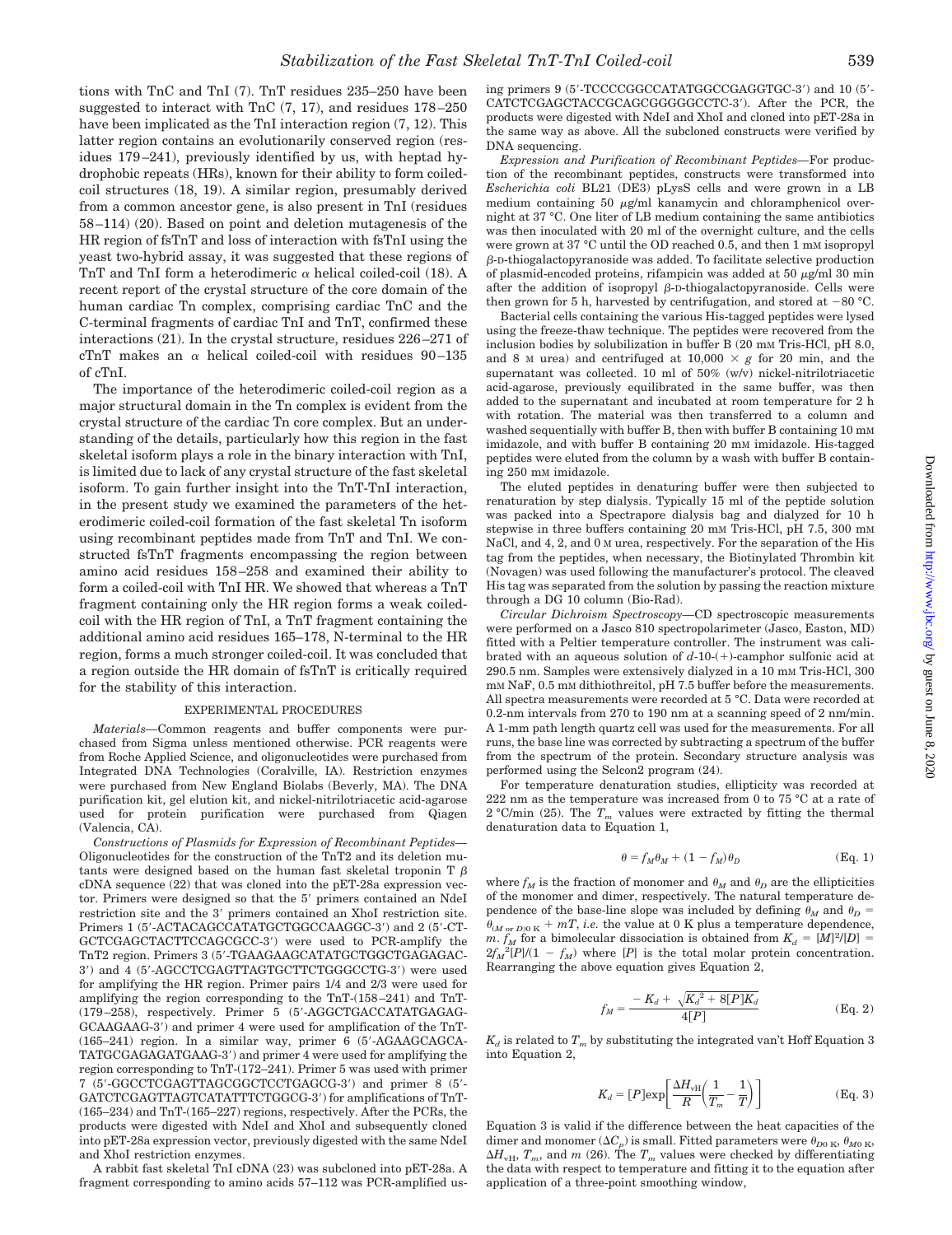

FIG. 1. **Scheme of the fast skeletal TnI and TnT fragments used in this study.** The amino acid numbers corresponding to the fast skeletal TnI and TnT are indicated *above* each molecule. The *positions* of the *arrows* indicate the amino acid residues that correspond to the regions of the cardiac TnI and TnT involved in the coiled-coil interaction. The evolutionarily conserved HR region present in both fast skeletal TnI and TnT is shown *shaded*. *Boxes* represent heptads, and *clear boxes* indicate the imperfect heptads in the N-terminus of TnT2.

$$
d\theta/dT = Af_M(1 - f_M)T^2
$$
 (Eq. 4)

where  $A$  is a scaling factor  $(27)$ . This determines the point of inflection and is effective even when the thermal denaturation curves are incomplete. The  $T_m$  values reported are the average of two independent experiments, and the  $T_m$  values did not differ by more than  $1 °C$  between the experiments.

*Sedimentation Equilibrium Analysis—*Sedimentation equilibrium ultracentrifugation was performed on a Beckman Coulter Optima X-LA model analytical ultracentrifuge using an eight-hole An-50Ti rotor. Samples were extensively dialyzed against a 10 mm Tris-HCl, 300 mm NaCl, 1 mm  $\beta$ ME, pH 7.5 buffer, and centrifugation runs were performed in the same buffer. All experiments were performed at 5 °C at various speeds between 25,000 and 50,000 rpm. Double sector cells were filled with 250  $\mu$ l of samples giving a column height of  $\sim$  5 mm, and the data were recorded at 230 nm with a radial increment of 0.001 cm with 16 replicates. Scans were taken every 2 h during the approach of equilibrium. The attainment of equilibrium was verified using the WinMatch program. Data analysis was carried out with the equilibrium data fitter, which is a part of the program SEDANAL (28), using the non-linear least square method to fit globally to multiple data sets. The goodness of fit was determined by a minimum root mean square deviation comparable to the noise on the data and by randomly varying residuals. The partial specific volume of each peptide was calculated using the program SEDNTERP from the amino acid composition, and the solvent density was calculated using known values from physical tables also using SEDNTERP.

*Isothermal Titration Calorimetry (ITC)—*ITC experiments were performed using a VPITC calorimeter (Microcal Inc., Northampton, MA). Samples were dialyzed overnight at 4 °C in a 10 mM Tris-HCl, 300 NaCl, 1 mm  $\beta$ ME, pH 7.5 buffer before the experiments. All experiments were performed at 5 °C. The sample cell was filled with a  $\sim$ 10  $\mu$ M solution of TnI HR (volume, 1.4 ml), and the TnT fragments (10 times more concentrated) were titrated into the cell from the  $300-\mu$  syringe while stirring at 300 rpm. A typical experiment consisted of 28 successive automatic injections of 10  $\mu$ l each with 180-s equilibration time between the injections. The first injection consisted of  $2 \mu$  and was ignored in the final data analysis. The heat change for the dilution of the ligand injections was measured by injecting the TnT2 fragments into the buffer under identical conditions and was subtracted from the measured heat change of ligand binding to protein. Data analysis was performed using the least square method with the Origin-based software provided by the manufacturer to determine the equilibrium binding constant  $(K_A)$ , the enthalpy of the complex formation  $(\Delta H)$ , and the entropy  $(\Delta S)$  of the reaction. All the reported thermodynamic parameters were calculated by averaging parameters obtained from at least two independent experiments, and the range of their values are also indicated.

*Modeling of the Coiled-coil Domain—*A model for the HR region of the fast skeletal TnI/TnI heterodimer was created from the x-ray crystal structure of the cardiac Tn core domain complex (21). Manual alignment of the sequences gave 57% identity in TnI and 62% identity in TnT. Residues 165–168 of fsTnT were given extended conformations because there was no electron density in the crystal structure for the corresponding residues of cTnT. Where needed, side chains were converted from those of cTnI/TnT to fsTnI/TnI using the Biopolymer module of InsightII (Accelrys Inc., San Diego, CA). Graphical representation was made using InsightII.

#### RESULTS

*Design of the Peptides—*Recombinant peptides corresponding to residues 179 –241 in fsTnT and residues 57–112 in fsTnI were made to examine the hypothesis that the conserved HR domains are involved in coiled-coil formation (18). The peptides used to define the region of fsTnT involved in the formation of a stable TnT-TnI heterodimer are schematically represented in Fig. 1. Residues 193–238 of fsTnT HR and residues 58 –103 of fsTnI HR correspond to the amino acid residues 226 –271 and 90 –135 of the cardiac TnT and TnI isoform, respectively, which are observed to form a heterodimeric coiled-coil in the crystal structure of the human cardiac troponin core complex (21). To determine whether these skeletal Tn residues were sufficient for coiled-coil formation, we began with TnT2 (amino acid residues 158 –258) and examined various deletion mutants. TnT- (158 –241) and TnT-(179 –258) were made to determine the effect of additional amino acid residues at the C-terminal and N-terminal ends of the HR region, respectively. The TnT2 sequence contains three imperfect heptads between residues 158 and 178. TnT-(165–241) and TnT-(172–241) containing deletions of these imperfect heptads were designed. Also two C-terminal deletion mutants TnT-(165–234) and TnT-(165– 227), containing deletions of one and two heptads, respectively, inside the HR region of TnT, were made to determine their role in the coiled-coil interaction. Unlike TnT, TnI does not contain additional heptad repeats outside the conserved HR domain, and therefore only the TnI HR peptide was used for studying the coiled-coil interaction with all the TnT2 fragments.

*Secondary Structural Analysis by Circular Dichroism Spectroscopy*—Since coiled-coil formation is dependent on the  $\alpha$ helical characteristics of the interacting peptides, CD spectro-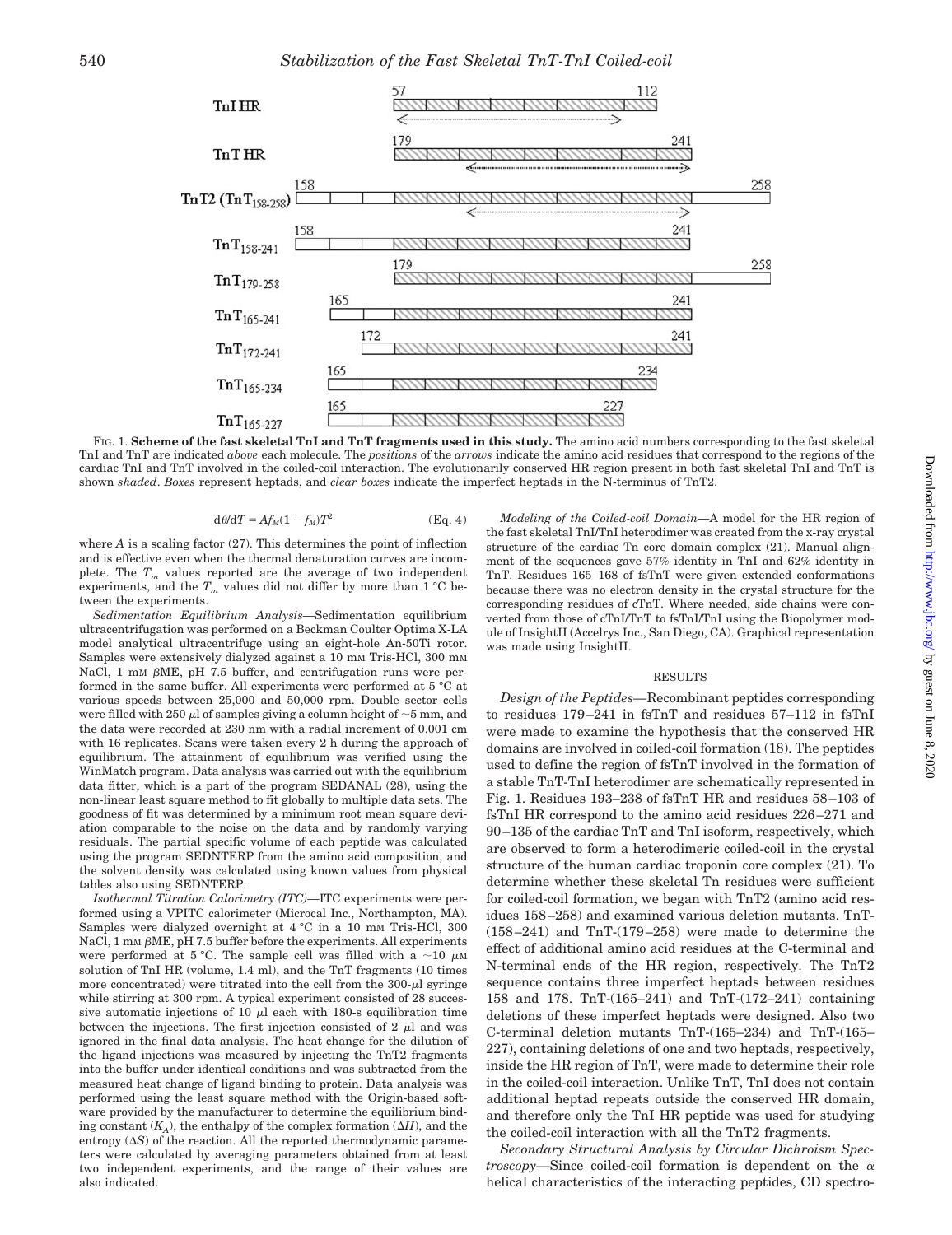

FIG. 2. **CD** spectra of TnI HR  $(A)$ , TnT HR  $(\Box)$ , and TnT2  $(\Diamond)$ . Spectra were recorded at 5 °C in 10 mm Tris-Cl, pH 7.5, 300 mm NaF and 1 mM dithiothreitol buffer. Concentrations of the peptides were  $15 \mu M$ .

scopic analysis was used to determine the secondary structural properties of the peptides. The CD spectra of TnT HR, TnT2, and TnI HR are illustrated in Fig. 2. The TnT HR spectrum showed negative ellipticities around 222 and 208 nm, characteristic of proteins with helical content but also containing other secondary structures. The TnT2 spectrum also showed similar characteristics, although the amount of  $\alpha$  helicity was slightly lower. The TnI HR spectrum, on the other hand, showed a broad minimum around 205 nm and lacked a well defined minimum around 222 nm. Secondary structure estimates are summarized in Table I.

As compared with the sum of the spectra of the individual peptides, the mean residue ellipticity value at 222 nm for the equimolar mixture of TnT HR and TnI HR increased considerably, and the spectra showed a shift toward both 208 and 222 nm minima characteristic of typical  $\alpha$  helices (Fig. 3A and Table I). The increase in the  $\alpha$  helix content to 45% (from 35% for the average of the individual peptides) is interpreted as the direct result of interaction between the helices and stabilization of the structure. The ratio of ellipticities  $\theta_{222}$ : $\theta_{208}$  has been proposed to be diagnostic of coiled-coil formation. This ratio is 1.02–1.03 for a stable coiled-coil (25, 29 –31). Although the HR regions of cardiac TnT and TnI form a coiled-coil (21), surprisingly the  $\theta_{222}:\theta_{208}$  ratio of 0.82 for the mixtures of fast skeletal HR domains indicated no coiled-coil formation, suggesting that the HR regions of TnT and TnI alone were insufficient for coiled-coil interaction.

In contrast to the TnT HR/TnI HR mixture, the CD spectrum of an equimolar mixture of TnT2 and TnI HR showed high helical content (Fig. 3A and Table I). The  $\theta_{222}:\theta_{208}$  ratio was 0.96, close to the ratio expected for a stable coiled-coil. TnT2 alone did not show high  $\alpha$  helical characteristics (Fig. 2), suggesting that the increased helical content of the TnT2/TnI HR mixture was due to the stabilization by TnT2. This observation raised the possibility that the presence of additional amino acids in TnT2, residues 158 –178 at the N-terminal and residues 242–258 at the C-terminal end of the HR region, may contribute to the stabilization of the coiled-coil interaction.

To determine whether the amino acid residues at the Nterminal or C-terminal or both were responsible for stabilization, we examined CD spectra of equimolar mixtures of TnT- (158 –241)/TnI HR and TnT-(179 –258)/TnI HR (Fig. 3*B*). As clearly evident, the TnT-(158 –241)/TnI HR mixture showed helical properties identical to that of the TnT2/TnI HR peptide mixture with an  $\alpha$  helical content of 61% and a  $\theta_{222}$ : $\theta_{208}$  ratio of 0.96 (Table I), indicating that amino acid residues 158 –178 were sufficient to have the same effect as TnT2. On the other hand, the TnT-(179-258)/TnI HR mixture resembled the structural characteristics of the TnT HR/TnI HR mixture (Fig. 3*B*), having a similar  $\alpha$  helical content of 41% and  $\theta_{222}:\theta_{208}$  ratio of 0.78 (Table I). This indicated that the presence of C-terminal amino acid residues 242–258 did not have helix stabilizing capability compared with TnT HR.

Since the helix stabilizing capacity was limited to the Nterminal amino acid residues 158 –178 of the TnT2 and this region contains three imperfect heptads, CD spectra were analyzed for TnT-(165–241) and TnT-(172–241) to determine the contribution of each heptad. Comparison of the spectra of TnT-(165–241)/TnI HR and TnT-(172–241)/TnI HR equimolar peptide mixtures indicated that both of them were similar in helical properties to the TnT-(158 –241)/TnI HR mixture (Fig. 3*C*). The  $\theta_{222}$ : $\theta_{208}$  ratios were 0.98 and 0.96, also similar to that of 0.96 for the TnT-(158 –241)/TnI HR mixture. These suggested that amino acid residues 158 –171 were not necessary for stabilization, whereas residues 172–178 were absolutely required.

To determine whether the C-terminal heptads inside the HR region of TnT were required for the stable coiled-coil formation, TnT-(165–234)/TnI HR and TnT-(165–227)/TnI HR equimolar mixtures were examined. The TnT-(165–234)/TnI HR mixture had similar helical properties to the TnT HR/TnI HR mixture (Fig. 3*D* and Table I). In contrast, the TnT-(165–227)/TnI HR mixture showed very poor  $\alpha$  helical properties (Fig. 3D).  $\theta_{222}:\theta_{208}$ ratios were 0.82 and 0.72 for TnT-(165–234)/TnI HR and TnT- (165–227)/TnI HR mixtures, respectively, indicating no coiledcoil formation by both TnT-(165–234) and TnT-(165–227). This showed that the heptads inside the HR domain at the C-terminal were required for the stable coiled-coil interaction.

The relative stability of the coiled-coils formed by peptide mixtures of TnT2 fragments and TnI HR were determined by thermal denaturation. The temperature denaturation curves of the peptide mixtures of TnT2, TnT- $(158-241)$ , TnT- $(179-258)$ , and TnT HR each with TnI HR are shown in Fig. 4*A*. The TnT HR/TnI HR mixture had a  $T_m$  of 14 °C. In contrast, the TnT2/ TnI HR mixture showed a well defined two-state denaturation profile and had a  $T_m$  of 24 °C. The  $\sim$  10 °C difference in the melting temperature demonstrates the greater stability of the TnT2/TnI HR mixture. For TnT-(158 –241)/TnI HR and TnT- (179–258)/TnI HR mixtures the  $T_m$  values were 23 and 14 °C respectively, clearly indicating the stability of the TnT-(158 – 241)/TnI mixture compared with the TnT-(179 –258)/TnI HR mixture.

Melting curves of the peptide mixtures of TnT-(165–241), TnT-(172–241), and TnT-(165–234) with TnI HR are shown in Fig. 4*B*. TnT-(165–241)/TnI HR had a  $T_m$  (24 °C) similar to that of both TnT2/TnI HR and TnT-(158 –241)/TnI HR mixtures. On the other hand the TnT-(172–241)/TnI HR mixture had a  $T_m$  of 21 °C, slightly lower than that of the TnT-(158 –241)/TnI HR mixture, indicating that the presence of amino acid residues 165–171 was able to contribute additional stability to the complex. The TnT-(165–234)/TnI HR mixture had a  $T_m$  of 11 °C, even lower than that of TnT HR/TnI HR, showing that the C-terminal heptad inside the HR region was required for stable interaction. Results of the experiments are summarized in Table I.

*Analytical Ultracentrifugation—*We used sedimentation equilibrium to determine whether the CD spectra recorded for the individual peptides were due to monomeric or multimeric forms. Since it is known that TnI and TnT may aggregate at high concentration, it was most important to determine the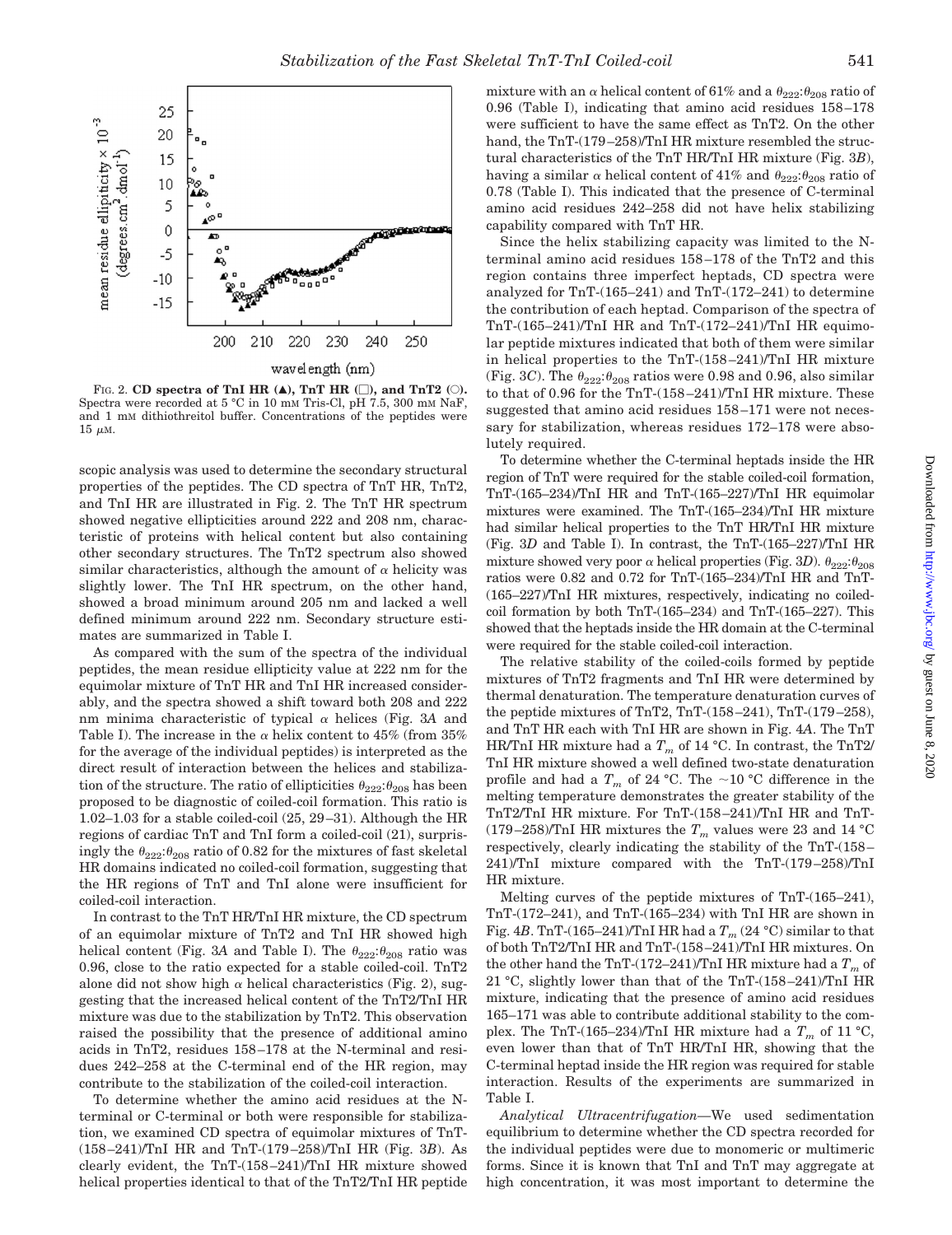| Secondary structural properties and stability of the peptiaes and their mixtures |                |               |       |                    |                                 |                      |  |  |
|----------------------------------------------------------------------------------|----------------|---------------|-------|--------------------|---------------------------------|----------------------|--|--|
| Species name                                                                     | $\alpha$ helix | $\beta$ sheet | Other | Total <sup>a</sup> | $\theta_{222}$ : $\theta_{208}$ | $T_m^{\phantom{m}c}$ |  |  |
|                                                                                  | $\%$           | $\%$          | $\%$  | $\%$               |                                 | $\circ$ C            |  |  |
| TnI HR                                                                           | 32             | 16            | 52    | 100                | ND <sup>d</sup>                 | ND                   |  |  |
| TnT HR                                                                           | 38             | 10            | 52    | 100                | ND                              | ND                   |  |  |
| TnT2                                                                             | 30             | 14            | 56    | 100                | ND                              | ND                   |  |  |
| $TrT-(158-241)$                                                                  | 32             | 11            | 55    | 98                 | ND                              | ND                   |  |  |
| $TnT-(179-258)$                                                                  | 30             | 15            | 55    | 100                | ND                              | ND                   |  |  |
| $TnT-(165-241)$                                                                  | 30             | 13            | 54    | 97                 | ND                              | ND                   |  |  |
| $TnT-(172-241)$                                                                  | 30             | 14            | 54    | 100                | ND                              | ND                   |  |  |
| TnT HR/TnI HR                                                                    | 45             | 3             | 52    | 100                | 0.82                            | 14                   |  |  |
| TnT2 / TnI HR                                                                    | 60             | 5.            | 32    | 97                 | 0.96                            | 24                   |  |  |
| $TnT-(158-241)/TnIHR$                                                            | 61             |               | 32    | 100                | 0.94                            | 23                   |  |  |
| $TrT-(179-258) / TnI HR$                                                         | 41             | 4             | 44    | 99                 | 0.78                            | 14                   |  |  |
| TnT-(165-241)/TnI HR                                                             | 59             | 6             | 35    | 100                | 0.98                            | 24                   |  |  |
| TnT-(172-241)/TnI HR                                                             | 58             | 5             | 25    | 97                 | 0.96                            | 21                   |  |  |
| TnT-(165-234)/TnI HR                                                             | 43             | h.            | 52    | 100                | 0.82                            | 11                   |  |  |
| TnT-(165-227)/TnI HR                                                             | 33             | 12.5          | 54.5  | 100                | 0.72                            | ND                   |  |  |

TABLE I *Secondary structural properties and stability of the peptides and their mixtures*

*<sup>a</sup>* Secondary structural content was determined using the Selcon2 program.

 $b$   $\theta_{222}$ : $\theta_{208}$  value is an indicator of the coiled-coil state of the interacting peptides. Because they were very less  $\alpha$  helical and do not form any dimer, values for the individual peptides were not determine

The  $T_m$  value was determined by fitting the temperature denaturation curve to Equation 1 as described under "Experimental Procedures." Determination of the point of inflection using Equation 4 yielded values 1 °C higher.  $T_m$  values represented here are the average of two independent measurements, and the difference in values was less than 1°C between measurements. Because of the extremely low  $\alpha$  helicity, the  $T_m$  was not determined for the individual peptides and the TnT-(165–227)/TnI HR mixture as indicated by ND. *<sup>d</sup>* ND, not determined.



#### wavelength (nm)

FIG. 3. CD spectra of the peptide mixtures of TnI HR and TnT2 fragments. A, spectra of peptide mixtures of TnT HR/TnI HR (O) and TnT2/TnI HR ( $\square$ ). The sum of the individual spectra of TnI HR and TnT HR is indicated by the *dotted line*. *B*, spectra of peptide mixtures of TnT-(158-241)/TnI HR (O) and TnT-(179-258)/TnI HR ([]). TnT2/TnI HR and TnT HR/TnI HR peptide mixture spectra are shown by *thin* and *thick dotted lines*, respectively. *C*, spectra of peptide mixtures of TnT-(165–241)/TnI HR ( $\odot$ ) and TnT-(172–241)/TnI HR ( $\Box$ ). The *dotted line* indicates the spectrum of the TnT-(158-241)/TnI HR peptide mixture. *D*, spectra of the TnT-(165-234)/TnI HR ( $\Box$ ) and TnT-(165-227)/TnI HR ( $\bigcirc$ ). The TnT HR/TnI HR spectrum is shown by the *dotted line*. Spectra were recorded in 10 mM Tris-Cl, pH 7.5, 300 mM NaF, and 1 mM dithiothreitol buffer at 5 °C. Peptide concentrations were 7.5  $\mu$ M for the dimer.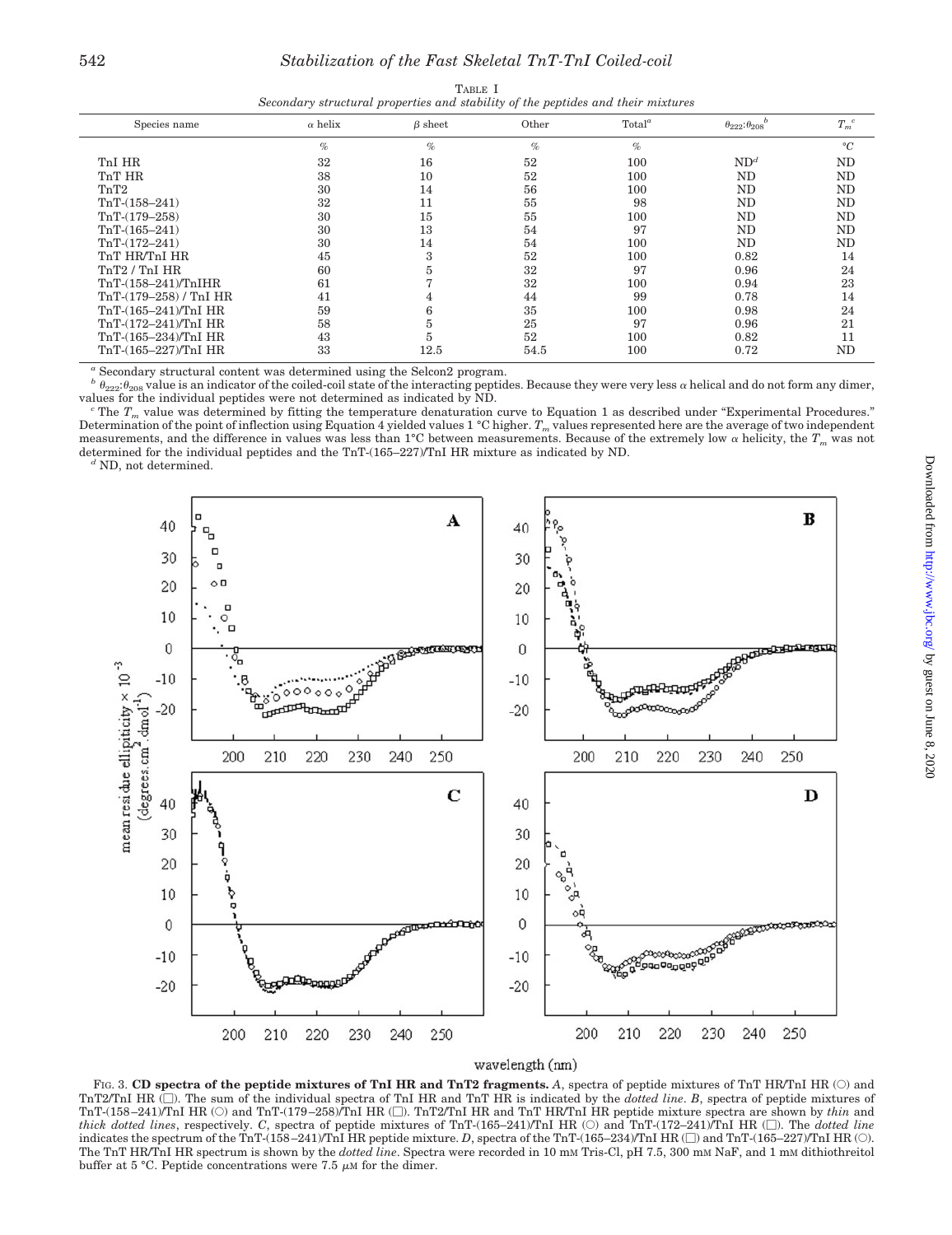

FIG. 4. **Thermal denaturation of the peptide mixtures.** A, thermal denaturation spectra of the TnT HR/TnI HR  $(\triangle)$ , TnT2/TnI HR  $(\blacklozenge)$ , TnT-(158 –241)/TnI HR (E), and TnT-(179 –258)/TnI HR (f). *B*, thermal denaturation spectra of the TnT-(165–241)/TnI HR (●), TnT-(172–241)/TnI HR ( $\diamond$ ), and TnT-(165–234)/TnI HR ( $\odot$ ). *Dashed* and *solid lines* indicate the denaturation profile of TnT HR/TnI HR and TnT-(158–241)/TnI HR peptide mixtures, respectively. Denaturation was monitored at 222 nm between 0 and 75 °C at a rate of 2 °C/min. Peptide concentrations were 7.5  $\mu$ M for the dimer, and samples were in 10 mM Tris-Cl, pH 7.5, 300 mM NaF, and 1 mM dithiothreitol buffer.

association states of the peptides at concentrations used in the CD study as well as at high concentrations used for the ITC study (see "Calorimetric Studies of the Interaction of TnI HR with Different TnT2 Fragments"). Sedimentation equilibrium experiments were done with TnI HR, TnT2, TnT-(165–241), TnT-(172–241), and TnT-(165–234) peptides. Experiments were carried out at 5 °C for two sample concentrations of TnT2, TnT-(165–241), and TnT-(165–234) (90 and 30  $\mu$ M); three concentrations of TnT- $(172-241)$  (90, 30, and 10  $\mu$ M); and one sample concentration of TnI HR  $(30 \mu M)$ . Data from different concentrations of each sample were analyzed together to give a global fit. Fig. 5 shows typical plots of varying concentration of the peptides against the square of radial distance for TnT2, TnT-(165–234), and TnT-(165–234) (Fig. 5, *A*, *B*, and *C*, respectively). Also typical plots of distribution of the residuals from the fitted curve are shown at the *bottom*. Sedimentation data for all the peptides fit nicely to a homogeneous monomer species model (Table II). Using the yeast two-hybrid assay, we have previously reported that the HR domains of both TnT and TnI could form low levels of homodimer as shown by the reporter gene expression assay (18). Our sedimentation equilibrium data indicates that even in high concentration of these peptides, multimeric species were absent.

Having established that the recombinant peptides are monomeric in solution, we next examined their state of association in the complex to determine whether they form heterodimers or other orders of multimers. Sedimentation equilibrium experiments were done for the peptide mixtures of TnI HR with each of TnT2, TnT-(165–241), TnT-(172–241), and TnT-(165–234). Peptide mixtures of TnI HR with TnT2, TnT-(165–241), and TnT-(165–234) were studied in two concentrations (30 and 10  $\mu$ M) and the mixture of TnI HR and TnT-(172–241) was studied in three concentrations (45, 25, and 10  $\mu$ M). As above, data from different sets of experiments for each of the peptide mixtures were analyzed together to give a global fit. Fig. 6, *A* and *B*, shows the plots for the TnT2/TnI HR and TnT-(165–241)/TnI HR peptide mixtures, respectively. Data from the each experiment fit well for a two-species monomer-heterodimer association model. This confirmed that when TnT2 fragments were mixed in equimolar amounts with TnI HR, they formed only heterodimers. Details of the sedimentation equilibrium experiments are summarized in Table II.

*Calorimetric Studies of the Interaction of TnI HR with Different TnT2 Fragments—*ITC was used to determine the association constants and thermodynamically further characterize the interaction of TnI HR with different TnT2 fragments. Fig. 7*A* displays the typical data for the titration of TnI HR with the TnT2 fragment at 5 °C. Heat was released upon addition of TnT2, indicating that the binding of TnI HR to TnT2 was exothermic. Analysis of the binding isotherm yielded a best fit to a single binding site model (Fig. 7*A*, *lower half*) with a *KA* value of  $1.6 \pm 0.3 \times 10^6$  M<sup>-1</sup>. Binding was driven by a relatively large negative enthalpy change ( $-23 \pm 1$  kcal·mol<sup>-1</sup>) and was opposed by an unfavorable entropy change  $(-51 \pm 3)$  $cal-mol^{-1}$ -K<sup>-1</sup>). Titration of TnI HR with TnT2 performed at 30 °C was not successful and failed to yield a binding isotherm. As evident from the temperature denaturation study of the TnI HR/TnT2 mixture (see "Secondary Structural Analysis by Circular Dichroism Spectroscopy"), the midpoint of the thermal transition was 24 °C, which explains why TnI HR and TnT2 failed to interact at 30 °C. For this reason, the temperature was kept at 5 °C for all the binding experiments. In contrast to the TnT2/TnI HR interaction, TnT HR interaction with TnI HR was significantly weak (Fig. 7*B*) with a 10-fold lower  $K_A$  value  $(0.1-0.2 \times 10^6 \text{ m}^{-1})$  as expected from our CD studies data.

Titration of TnT-(158 –241) with TnI HR indicated that TnT- (158 –241) binds TnI HR with the same affinity as TnT2 as evident from the  $K_A$  value of 1.6  $\pm$  0.1  $\times$  10<sup>6</sup> M<sup>-1</sup> (Table III), whereas the  $K_A$  value was only  $0.1-0.2 \times 10^6$  M<sup>-1</sup> for the TnT-(179 –258)/TnI HR interaction. This confirmed our CD spectroscopy data that amino acid residues 241–258 C-terminal to the HR region were not able to strengthen the interaction with TnI HR. The enthalpy value for the TnT-(158 –241)/TnI HR binding was much higher than that for the TnT-(179 –258)/ TnI HR binding (Table III), suggesting that TnT-(179 –258) lacked a significant amount of binding surface. On the other hand, similar enthalpy and affinity constant values of the TnT-(158 –241)/TnI HR and TnT2/TnI HR interactions indicated that the N-terminal residues were involved in the interaction.

The affinity constant for the TnT-(165–241)/TnI HR titration was very similar to those of TnI HR with TnT2 and TnT-(158 – 241)  $(1.3 \pm 0.2 \times 10^6 \text{ m}^{-1})$ , and the enthalpy value was even higher  $(-29 \pm 1 \text{ kcal·mol}^{-1})$ , whereas in the case of the TnT-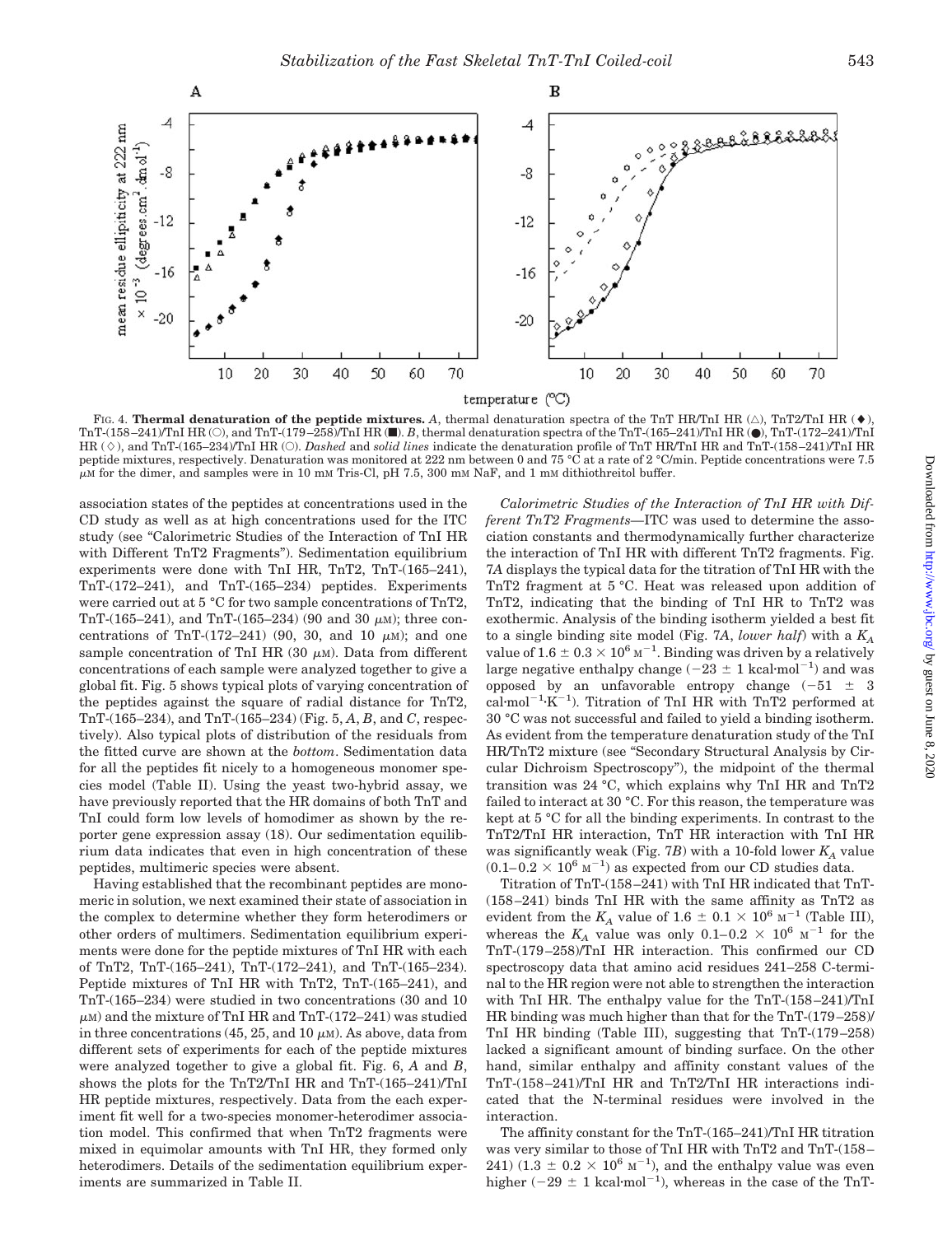

FIG. 5. **Sedimentation equilibrium analysis of the individual peptides.** *A*, TnT2 peptide; *B*, TnT-(165–241) peptide; *C*, TnT-(165–234) peptide. Analyses were done at two concentrations, 90 and 30  $\mu$ M, for each peptide. The run was performed at 5 °C, and the samples were in a 10 mM Tris-Cl, pH 7.5, 300 mM NaCl, and 1 mM  $\beta$ ME buffer. Sedimentation runs were at 36,000 rpm for TnT2 and 40,000 rpm for TnT-(165–241) and TnT-(165–234). Data were fitted for a monodisperse model.

TABLE II *Oligomerization states of the peptides and their mixtures*

| Species name           | Molecular weight <sup><math>a</math></sup> | Speed                  | $v^b$  | $\sigma^c$ (calculated) | State       |
|------------------------|--------------------------------------------|------------------------|--------|-------------------------|-------------|
|                        |                                            | rpm                    |        |                         |             |
| TnI HR                 | 7.077                                      | 36,000                 | 0.7362 | 1.110                   | Monomer     |
| TnT2                   | 14.239                                     | 36,000                 | 0.7294 | 2.295                   | Monomer     |
| $TnT-(165-241)$        | 9.767                                      | 40,000                 | 0.7332 | 1.915                   | Monomer     |
| $TnT-(172-241)$        | 8.997                                      | 50,000, 35,000, 25,000 | 0.7407 | 2.675, 1.310, 0.668     | Monomer     |
| $TnT-(165-234)$        | 8.946                                      | 40,000                 | 0.7352 | 1.740                   | Monomer     |
| TnT2 / TnI HR          | 21.316                                     | 36,000                 | 0.7316 | 3.406                   | Heterodimer |
| TnT-(165–241)/TnI HR   | 16.844                                     | 40,000                 | 0.7344 | 3.286                   | Heterodimer |
| $TnT-(172-241)/TnI$ HR | 16.074                                     | 50,000, 35,000, 25,000 | 0.7387 | 3.083, 1.510, 0.770     | Heterodimer |
| TnT-(165–234)/TnI HR   | 16,023                                     | 40,000                 | 0.7362 | 3.104                   | Heterodimer |

*<sup>a</sup>* Molecular weights of the peptides were determined from their amino acid sequences.

<sup>b</sup> The partial specific volumes of the peptides was calculated based on the sequences of the peptides using the SEDNTERP program.

*c* The reduced molecular weight was calculated using the known molecular weights and using the equation  $\sigma = M(1 - v\rho)\omega^2/RT$  where *v* is the partial specific volume,  $\rho$  is the solution density,  $R$  is the universal gas constant,  $T$  is the temperature in Kelvin, and  $\omega$  is the angular velocity. The data were fitted with several different models including one species, monomer-dimer, and heterodimer (*i.e.*  $A + B = C$ ). The best fitting model is indicated in the last column.

 $(172-241)/\text{ThI}$  HR titration, the  $K_A$  value was  $1.0 \pm 0.3 \times 10^6$  $M^{-1}$ , and there was a significant decrease in the enthalpy value  $(-20 \pm 1 \text{ kcal·mol}^{-1})$  (Table III), suggesting that the deletion of amino acid residues 165–171 decreased the interacting surface of the TnT2 fragment considerably. The *KA* value of the TnT- (165–234) titration with TnI HR (0.1–0.3  $\times$  10<sup>6</sup> M<sup>-1</sup>) indicated that the amino acid residues 234 –241, inside the HR region, were required for optimum binding with TnI HR, although the relatively high enthalpy value  $(-31 \pm 14 \text{ kcal·mol}^{-1})$  suggested that deletion of amino acid residues 234 –241 did not affect the interacting surface severely as long as the N-terminal amino acid residues 165–178 were present.

#### DISCUSSION

We have previously shown that mutations in the HR domain of fsTnT lead to a lack of or a strong decrease in interaction with TnI HR (18), suggesting that the HR domains are involved in a coiled-coil formation. This prediction is consistent with the recently reported crystal structure of the human cardiac Tn core domain that shows the presence of a coiled-coil structure involving a 46-amino acid sequence of the HR domains of cTnT and cTnI (21). Since structural information is still limited for the fast skeletal isoform, we used recombinant fragments of fsTnT and fsTnI to determine the minimal sequence of TnT required for the formation of a stable coiled-coil with TnI HR.

Our CD spectroscopic data indicated that TnT2 and its deletion fragments as well as TnI HR are helical, but the amount of  $\alpha$  helicity they contain are quite low, and their secondary structures are dominated by the presence of other elements (Table I). In contrast, equimolar mixtures of different TnT2 fragments and TnI HR showed considerable increase in  $\alpha$  helical content indicating a stabilization of the secondary structure when the fragments interact with each other as would be expected in the case of a coiled-coil interaction. Sedimentation equilibrium studies indicated that mixtures of TnI HR and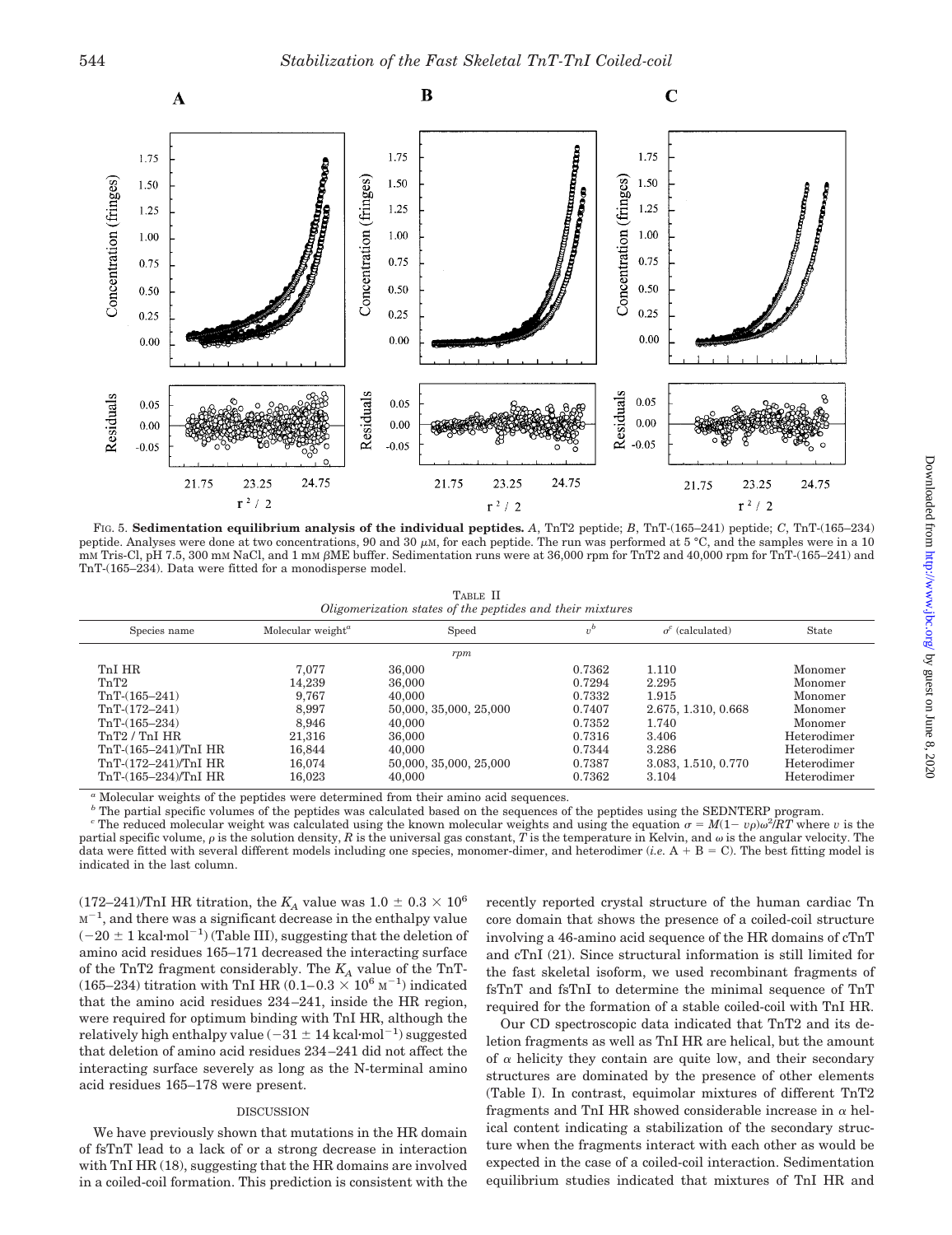A

B

FIG. 6. **Sedimentation equilibrium analysis of the peptide mixtures.** *A*, TnT2/TnI HR peptide mixture; *B*, TnT- (165–241)/TnI HR peptide mixture. Analyses were done at two concentrations, 30 and 10  $\mu$ M, for each peptide mixture. The run was performed at 5 °C, and the samples were in a 10 mM Tris-Cl, pH 7.5, 300  $mm$  NaCl, and 1  $mm$   $\beta$ ME buffer. Sedimentation runs were at 36,000 rpm for the TnT2/TnI HR peptide mixture and 40,000 rpm for the TnT-(165–241)/TnI HR peptide mixture.



FIG. 7. **Isothermal calorimetric titration of TnT2 fragments with TnI HR.** *A*, titration of TnT2 with TnI HR; *B*, titration of TnT HR with TnI HR. Protein concentrations were 100  $\mu$ M for TnT2 and TnT HR and 10  $\mu$ M for TnI HR, and samples were in a 10 mM Tris-Cl, pH 7.5, 300 mM NaCl, and 1 mM  $\beta$ ME buffer. Titrations were carried out at 5 °C. For results of all the binding titrations performed, see Table III.

different TnT2 fragments formed heterodimers, whereas single components were all monomeric. We conclude from these observations that TnI HR and TnT2 fragments interacted with each other through the formation of a heterodimeric  $\alpha$  helical coiled-coil. However, all the TnT2 fragments did not interact with TnI HR to the same extent. The presence of amino acid residues 165–178 in the TnT2 fragments was required for the formation and stability of the coiled-coil. Thus, only TnT2 (TnT residues 158 –258), TnT-(158 –241), TnT-(165–241), and TnT-

(172–241) formed stable coiled-coil with TnI HR. This is also supported by our ITC data that the  $K_A$  value for the interaction with TnI HR was 10 times higher for the TnT2 fragments containing the residues 165–178 than the fragments lacking them (Table III). The temperature denaturation data indicate that the stability of the coiled-coil formed by TnT-(165–241) was slightly higher than the coiled-coil formed by TnT-(172– 241), suggesting that the presence of residues 165–171 gave additional stability to the coiled-coil interaction. On the other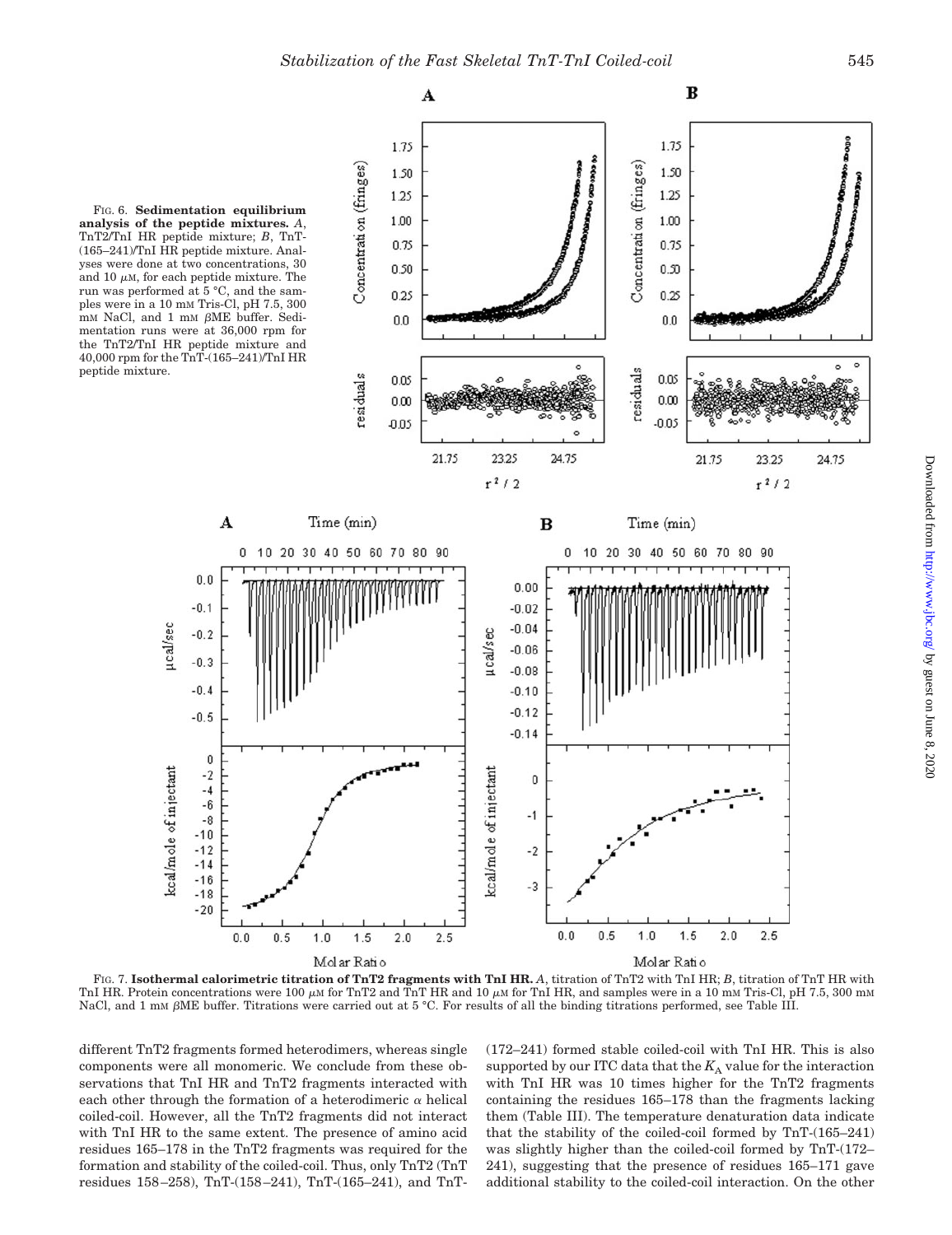#### TABLE III

*Thermodynamic parameters of the binding of TnI HR with different TnT fragments determined by ITC at 5 °C* Thermodynamic parameters reported here are the average of at least two independent experiments with the range of their values indicated.

| TnT fragment name | $K_A^a$                    | $\Delta H^b$        | $\Delta S^c$                      |
|-------------------|----------------------------|---------------------|-----------------------------------|
|                   | $\times 10^6$ $\rm M^{-1}$ | $kcal$ -mol $^{-1}$ | $cal \cdot mol^{-1} \cdot K^{-1}$ |
| TnT2              | $1.6 \pm 0.3$              | $-23 \pm 1$         | $-51 \pm 3$                       |
| TnT HR            | $0.1$ to $0.2d$            | $-5 \pm 3^e$        | $-9 \pm 4$                        |
| $TnT-(158-241)$   | $1.6 \pm 0.1$              | $-21 \pm 1$         | $-46 \pm 4$                       |
| $TnT-(179-258)$   | 0.1 to $0.2^d$             | $-13 \pm 2^e$       | $-23 \pm 7$                       |
| $TnT-(165-241)$   | $1.3 \pm 0.2$              | $-29 \pm 1$         | $-77 \pm 2$                       |
| $TnT-(172-241)$   | $1.0 \pm 0.3$              | $-20 \pm 1$         | $-43 \pm 4$                       |
| $TnT-(165-234)$   | $0.1 - 0.3^d$              | $-15 \pm 4^e$       | $-31 \pm 14$                      |
|                   |                            |                     |                                   |

*<sup>a</sup>* Association constant determined by ITC.

*b* Apparent enthalpy change.

*<sup>c</sup>* Apparent entropy change.

*d* For interactions that were weak in nature, the association constant values are reported as a range, whereas for strong interactions for which the association constant values are obtained with greater precision are repo the association constant values are obtained with greater precision are reported as average.<br><sup>*e*</sup> For weak interactions the  $\Delta H$  values are less precisely determined compared with the strong interactions.

hand, TnT residues 242–258 appeared to have no stabilizing effect on the heterodimeric interaction as the coiled-coil formed by TnT-(179 –258) and TnT HR exhibited the same characteristics.

Analysis of the recently published crystal structure of the cardiac Tn core domain (21) containing cTnC (residues 1–161), cTnI (residues 31–163), and the C-terminal fragment of cTnT (residues 183–288) raises several questions regarding the linkage of the globular core domain of Tn to Tm through TnT1. TnT1 (residues 1–188 for cTnT and residues 1–158 for fsTnT) is believed to have an extended  $\alpha$  helical rodlike structure, which binds with Tm through mainly hydrophobic interactions. Residues 158 –193, located between the TnT-TnI heterodimeric coiled-coil and the TnT1 region, bridges the TnT1-Tm domain to the core domain. The relative three-dimensional orientation of this region with the rest of the TnT molecule was not well defined in the crystal structure. According to this report, residues 204 –220 of cTnT, immediately preceding the coiled-coil domain, form an  $\alpha$  helix that is kinked at a 60° angle relative to the coiled-coil. It is anticipated that the corresponding amino acid residues 171–190 in fsTnT would be in the same conformation as that of the cardiac isoform. Our results show that residues 165–178 of fsTnT are required for formation of a stable coiled-coil with TnI HR, although this region is located further upstream from the coiled-coil region. A possible explanation of our observation is that this region (amino acid residues 165–190) is actually closer to the coiled-coil domain than is observed in the crystal structure and thus stabilizes the coiled-coil structure by directly interacting with it.

We have previously shown that a monocysteine mutant TnT  $(fsTnT<sub>S155C</sub>)$  cross-links with TnI when 4-maleimidobenzophenone was attached to Cys-155 (14). The binary cross-linking was low in the absence of  $Ca^{2+}$  and increased significantly in the ternary complex in the presence of  $Ca^{2+}$  suggesting that the region around amino acid residue 155 was sufficiently close to TnI to allow the formation of a cross-linked product. Other studies on the TnT-TnI interaction using CNBr fragments also suggested that fragments that contain residues 158 –176 show stronger interaction with TnI than fragments that lack them (32, 33). Furthermore analysis of the TnT HR sequence by coiled-coil prediction algorithms such as pair-coil or multicoil indicates that the fsTnT sequence shows a decreased probability of coiled-coil formation compared with cTnT (18). Accordingly the cardiac TnT-TnI coiled-coil might be inherently stable, whereas for fsTnT other regions (or factors) could be required to stabilize the coiled-coil interaction. Comparative studies using the coiled-coil domains of cardiac and fast skeletal isoforms should answer this question. Taken together, these reports further support our conclusion that the region of fsTnT



FIG. 8. **A model for the HR region of the fast skeletal TnT/TnI heterodimer.** The model was created from the x-ray crystal structure of the cardiac troponin complex (21). The fsTnT sequence (residues 165–238) is rendered in *red*, whereas the fsTnI sequence (residues 57–103) is in *green*. Hydrogen bond analysis identified a bond between arginine 183 of fsTnT and aspartate 72 of fsTnI. Favorable electrostatic interactions are also observed between lysine 176 of fsTnT and glutamate 76 of TnI and between arginine 172 of fsTnT and aspartate 80 of fsTnI.

containing residues 165–178 plays an important role in the stability of the TnT-TnI interaction.

Based on the available data in the literature regarding the conformation of the region of fsTnT between amino acid residues 165 and 178 and in the light of the recent crystal structure of the Tn core domain of the cardiac isoform, we propose a model (Fig. 8) showing the possible conformation of this region relative to the coiled-coil structure in the fast skeletal TnT-TnI complex. Interaction of the TnT fragment between residues 165 and 178 and the fragment of TnT or TnI participating in the coiled-coil structure could stabilize the coiled-coil presumably through ionic interactions. The TnT 165–178 region most likely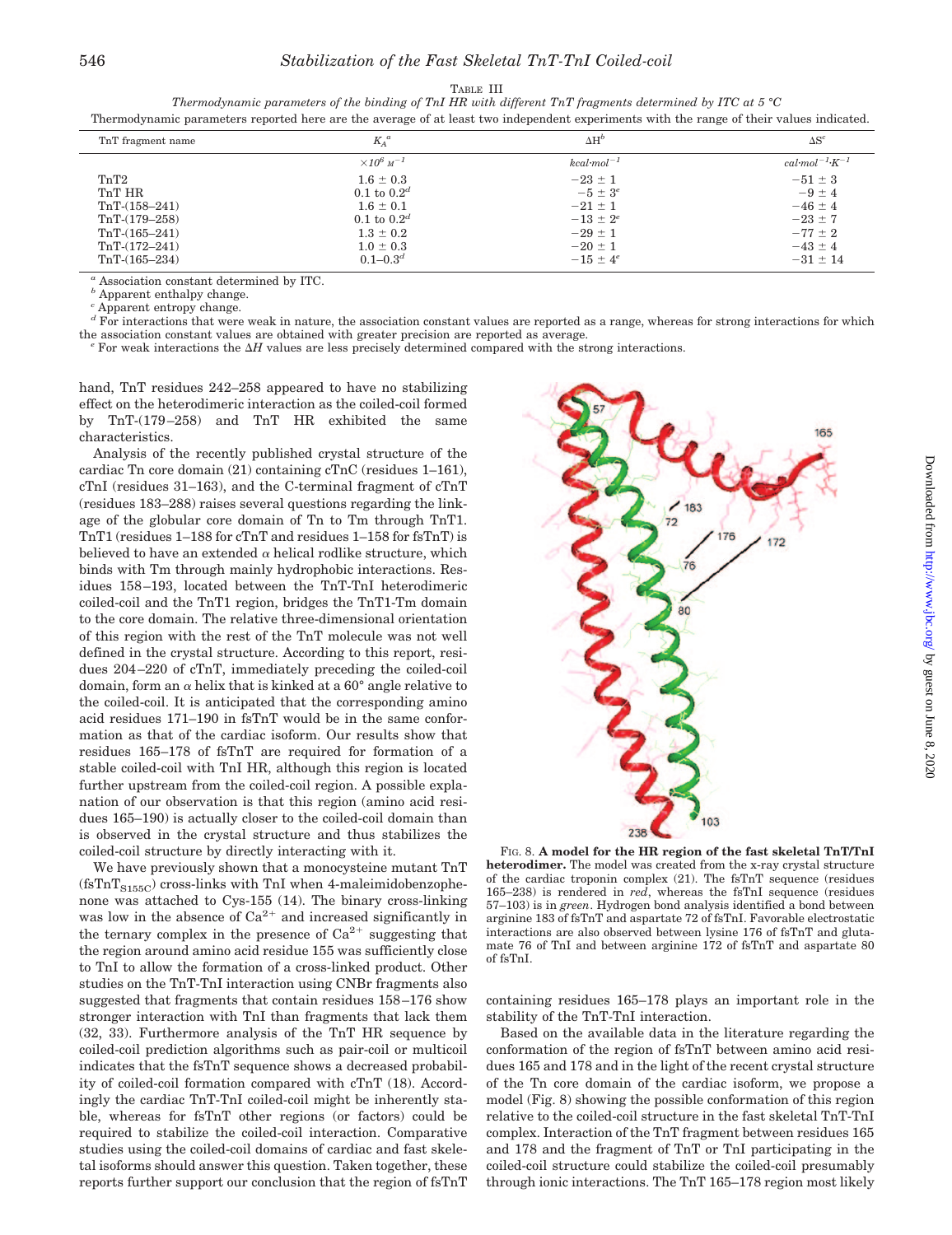interacts with the proximal amino acid residues of the TnI HR fragment. Indeed the modeling shows two amino acid residues, arginine 172 and lysine 176, of TnT can participate in electrostatic interactions with residues aspartate 80 and glutamate 76, respectively, located on the TnI HR fragment (Fig. 8). Interestingly the fsTnT contains a proline residue at position 185 that is not present in the cTnT, and this could significantly lead to differences in the conformation of the region 165–178 between cardiac and fast skeletal isoforms. Taken together with the fact that a large number of charged amino acid residues are present throughout the region 165–178, this also raises the possibility of additional electrostatic interactions.

The cardiac crystal structure shows the length of the cTnT fragment involved in the coiled-coil interaction as 46 residues (21). It is anticipated that for the skeletal Tn isoform the length of the TnT involved in the coiled-coil structure would be the same. Our results showed that deletion of heptads at the Cterminal end of the HR region (TnT-(165–234) and TnT-(165– 227)) dramatically decreases the coiled-coil stability. This suggests that the C-terminal ends of the coiled-coil are the same for both cardiac and fast skeletal isoforms as residue 241 in fsTnT corresponds to residue 271 of the cTnT. Thus, the 14 amino acid residues (179 –192) located at the N terminus of the conserved HR region of fsTnT together with the residues 165– 178 constitute the fragment required for the stabilization of the coiled-coil in the fast skeletal isoform.

In general, stability of coiled-coil structures depends on hydrophobic residues at positions "a" and "d" of the heptad repeats. Hydrophilic residues at other positions augment the stability through ionic interactions (34 –36). Our results indicate that the TnT region 165–178 located outside the coiled-coil domain plays a significant role in stabilizing the TnT-TnI coiled-coil structure. This might be a result of either ionic interactions involving residues in the region 165–178 or formation of a partial trimeric structure at the end of the fast skeletal TnT-TnI coiled-coil. An interesting characteristic of this region is the overall conserved nature of the amino acid sequence. Alignment of TnT sequences (residues 165–192) from different species ranging from *Drosophila* to human and between different muscle isoforms (21) reveals seven conserved amino acid residues: lysine 167, glutamine 169, glutamic acid 173, lysine 175, leucine 179, arginine 182, and leucine 186. In contrast, the region of TnT containing the entire coiled-coil region contains only nine completely conserved residues. The high degree of sequence conservation in the 165–192 region is intriguing and suggests that it may be important for the structural integrity of the Tn complex, especially as many of these residues are potential candidates for salt bridge formation. Our model, built using the cardiac coordinates (Fig. 8), also suggests the likelihood of stabilizing ionic interactions; however, the exact positioning of the putative salt bridges is slightly out of register with the conserved amino acid residues, possibly due to conformational differences between the cardiac and fast skeletal isoforms. We are currently trying to refine our model and to assess the importance of the conserved amino acid residues in the fast skeletal isoform by measuring the stability of a series of siteselective mutants.

#### REFERENCES

- 1. Gordon, A. M., Homsher, E., and Regnier, M. (2000) *Physiol. Rev.* **80,** 853–924
- 2. Ebashi, S., Endo, M., and Otsuki, J. (1969) *Q. Rev. Biophys.* **2,** 351–384
- 3. Phillips, G. N., Jr., Fillers, J. P., and Cohen, C. (1986) *J. Mol. Biol.* **192,** 111–131
- 4. Farah, C. S., and Reinach, F. C. (1995) *FASEB J.* **9,** 755–767
- 5. Leavis, P. C., and Gergely, J. (1984) *CRC Crit. Rev. Biochem.* **16,** 235–305 6. Zot, A. S., and Potter, J. D. (1987) *Annu. Rev. Biophys. Biophys. Chem.* **16,** 535–539
- 7. Perry, S. V. (1998) *J. Muscle Res. Cell Motil.* **19,** 575– 602
- 8. Schaertl, S., Lehrer, S. S., and Geeves, M. A. (1995) *Biochemistry* **34,** 15890 –15894
- 9. Lehrer, S. S., and Geeves, M. A. (1998) *J. Mol. Biol.* **277,** 1081–1089
- 10. Geeves, M. A., and Lehrer, S. S. (1994) *Biophys. J.* **67,** 273–282 11. Potter, J. D., Zheng, Z., Pan, B. S., and Zhao, J. (1995) *J. Biol. Chem.* **270,**
- 2557–2562 12. Malnic, B., Farah, C. S., and Reinach, F. C. (1998) *J. Biol. Chem.* **273,**
- 10594 –10601 13. Jha, P. K., Leavis, P. C., and Sarkar, S. (1996) *Biochemistry* **35,** 16573–16580
- 14. Jha, P. K., and Sarkar, S. (1998) *Biochemistry* **37,** 12253–12260
- 15. Oliveira, D. M., Nakaie, C. R., Sousa, A. D., Farah, C. S., and Reinach, F. C.
- (2000) *J. Biol. Chem.* **275,** 27513–27519 16. Stefancsik, R., Randall, J. D., Mao, C. J., and Sarkar, S. (2003) *Comp. Funct. Genom.* **4,** 609 – 625
- 17. Blumenschein, T. M., Tripet, B. P., Hodges, R. S., and Sykes, B. D. (2001) *J. Biol. Chem.* **276,** 36606 –36612
- 18. Stefancsik, R., Jha, P. K., and Sarkar, S. (1998) *Proc. Natl. Acad. Sci. U. S. A.* **95,** 957–962
- 19. Pearlstone, J. R., and Smillie, L. B. (1985) *Can. J. Biochem.* **63,** 212–218
- 20. Perry, S. V. (1999) *Mol. Cell. Biochem.* **190,** 9 –32
- 21. Takeda, S., Yamashita, A., Maeda, K., and Maeda, Y. (2003) *Nature* **424,** 35– 41
- 22. Wu, Q. L., Jha, P. K., Raychowdhury, M. K., Du, Y., Leavis, P. C., and Sarkar, S. (1994) *DNA Cell Biol.* **13,** 217–233
- 23. Wu, Q. L., Raychowdhury, M. K., Du, Y., Jha, P. K., Leavis, P. C., and Sarkar, S. (1993) *J. DNA Sequencing Mapping* **4,** 113–121
- 24. Sreerama, N., and Woody, R. W. (1993) *Anal. Biochem.* **209,** 32– 44
- 25. Cooper, T. M., and Woody, R. W. (1990) *Biopolymers* **30,** 657– 676
- 26. Dutta, K., Alexandrov, A., Huang, H., and Pascal, S. M. (2001) *Protein Sci.* **10,** 2531–2540
- 27. John, D. M., and Weeks, K. M. (2000) *Protein Sci.* **9,** 1416 –1419
- 28. Stafford, W. F., and Sherwood, P. J. (2004) *Biophys. Chem.* **108,** 231–243 29. Lau, S. Y., Taneja, A. K., and Hodges, R. S. (1984) *J. Biol. Chem.* **259,**
- 13253–13261 30. Zhou, N. E., Kay, C. M., and Hodges, R. S. (1992) *J. Biol. Chem.* **267,** 2664 –2670
- 31. Steinmetz, M., Stock, A., Schulthess, T., Landwehr, R., Lustig, A., Faix, J., Gerisch, G., Aebi, U., and Kammerer, R. (1998) *EMBO J.* **17,** 1883–1891
- 32. Chong, C. S., and Hodges, R. S. (1982) *J. Biol. Chem.* **257,** 11667–11672
- 33. Pearlstone, J. R., and Smillie, L. B. (1980) *Can. J. Biochem.* **56,** 659 664
- 34. Zhou, N. E., Kay, C. M., and Hodges, R. S. (1994) *Protein Eng.* **7,** 1365–1372
- 35. Vu, C., Robblee, J., Werner, K. M., and Fairman, R. (2001) *Protein Sci.* **10,** 631– 637
- 36. Meier, M., Lustig, A., Aebi, U., and Burkhard, P. (2002) *J. Struct. Biol.* **137,** 65–72